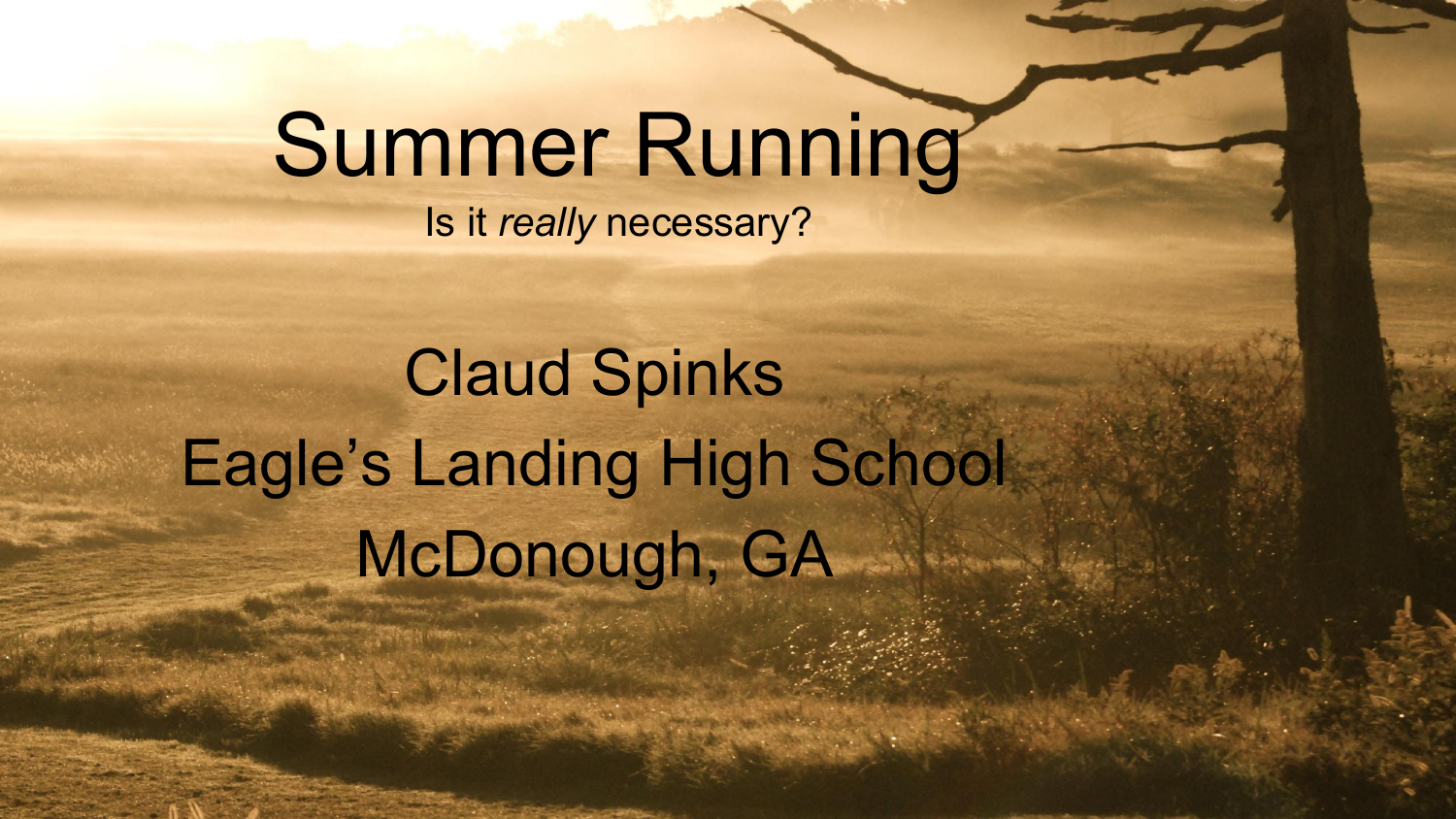Summer running (or base) through the years • Until the 1960's runners used a variety of training methods • In the 1960's Arthur Lydiard changed the way a lot of people trained. • Running boomed in the 70's and 80's and the US ran well on the world scene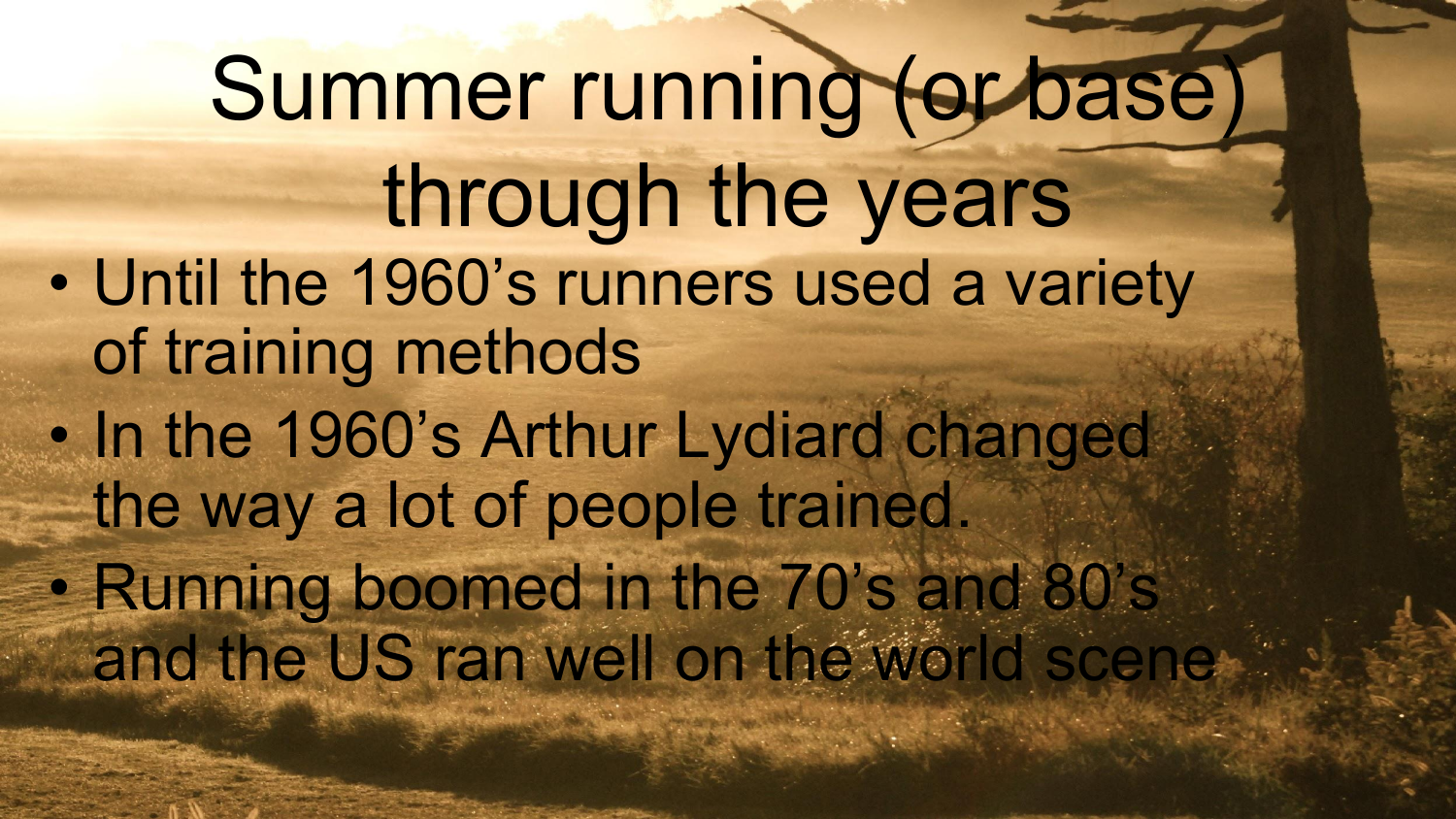## The 90's

• Switched from higher mileage to "other" training methods • Instant gratification vs long term goals • Became a 5k society • US distance running **declined.**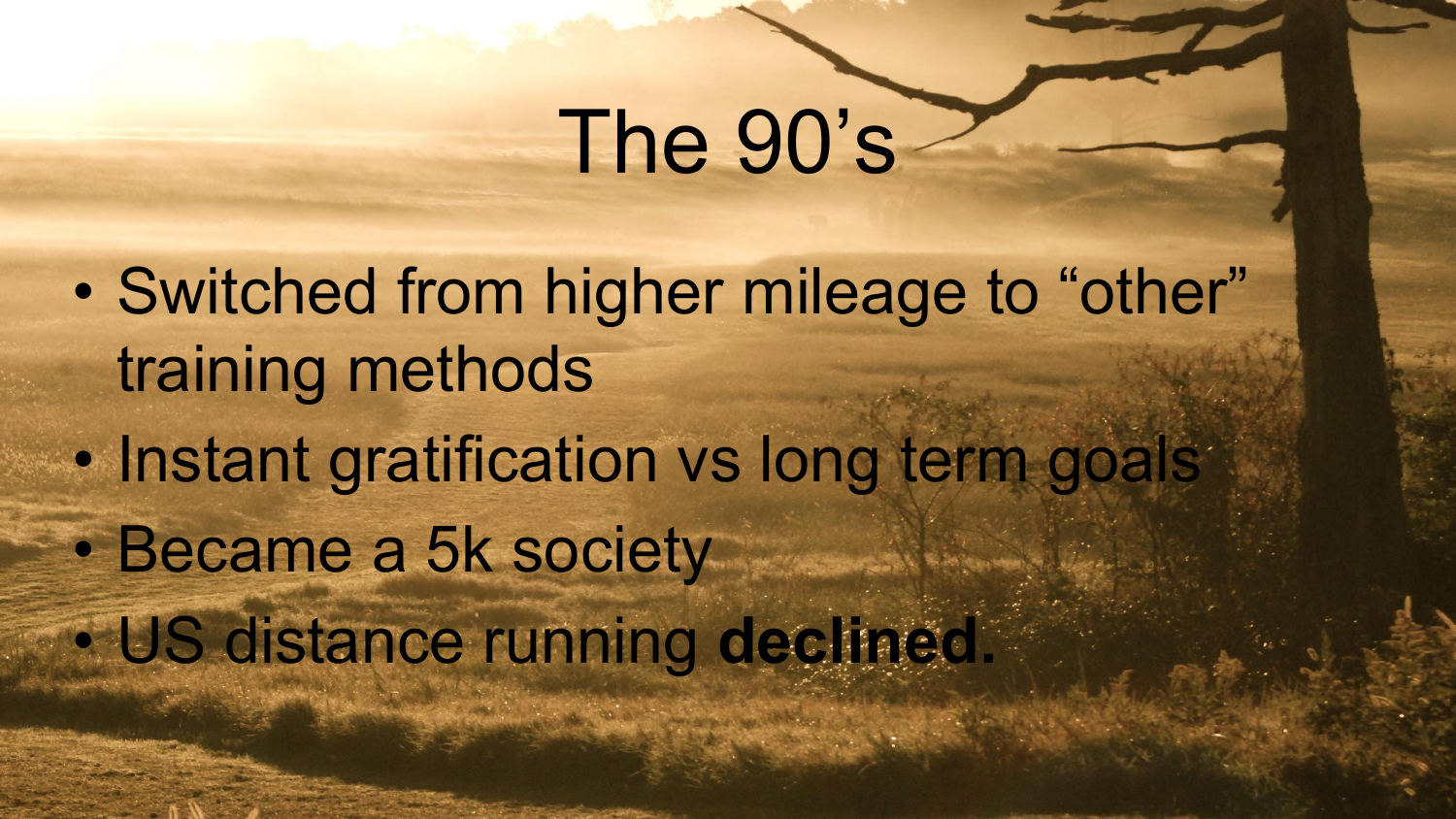# The late 90's and early 2000's

- Resurgence in the "old" ways
- Internet influence
- Many US runners moved up to the marathon and ….. PR'd in shorter
	- races!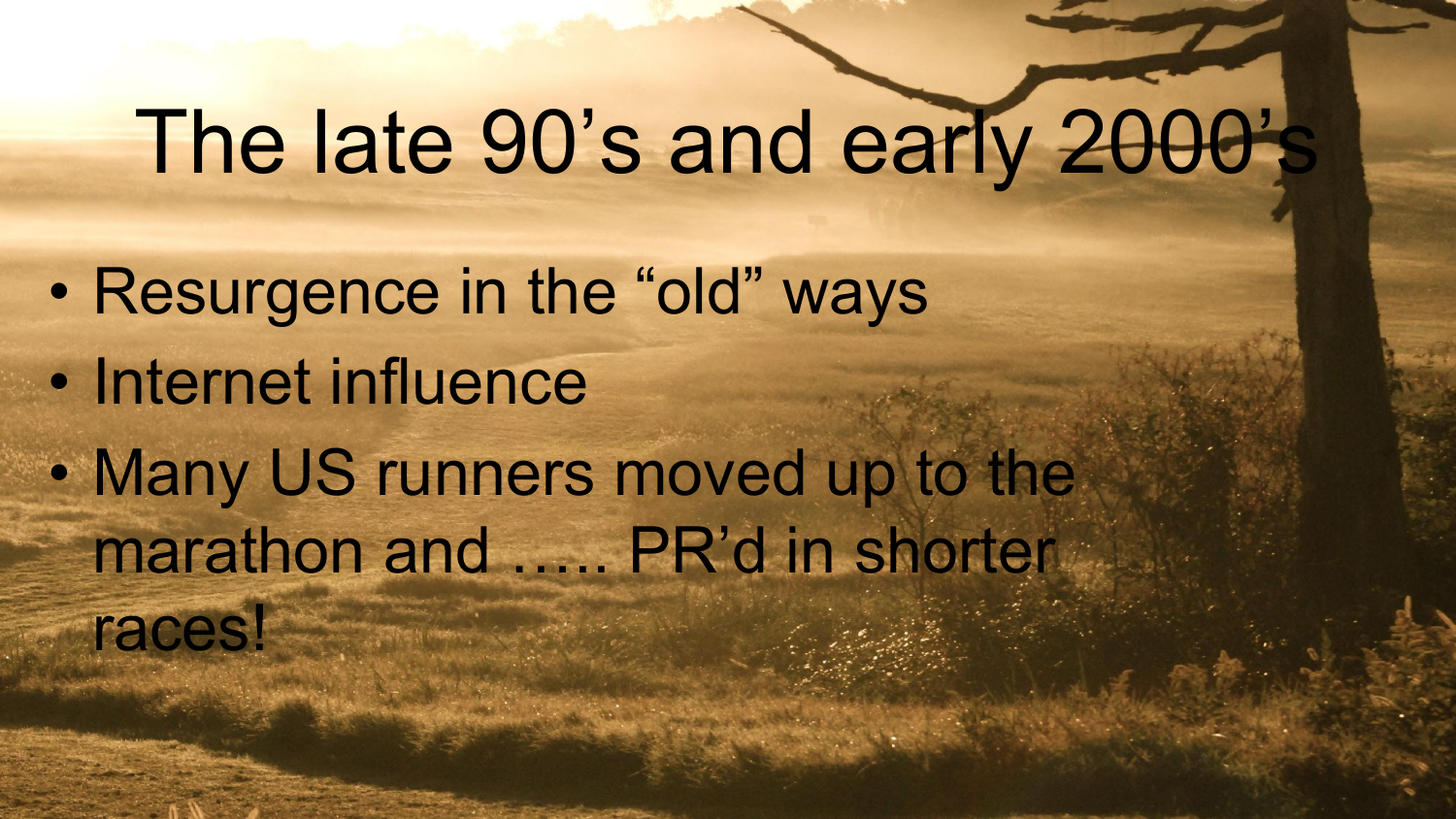### Summer Running is…

- Base the foundation for everything that follows. Gets you ready to train. • The longest gap between competitive seasons • Builds momentum into your xc season
- A chance to build aerobic development
- Your peak in XC season will depend on what you did not the summer.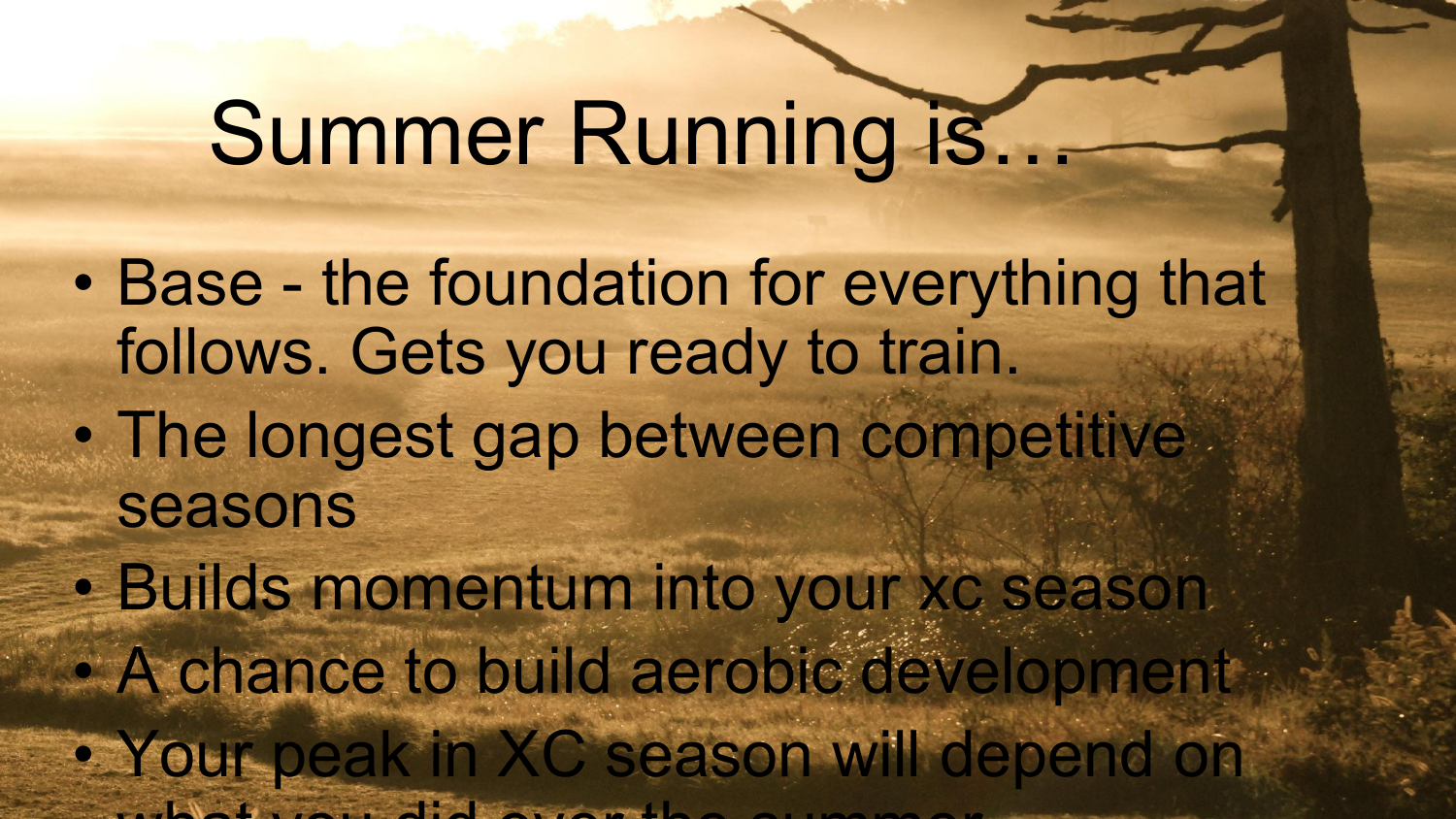# The Science behind summer running or base building

- The goal is aerobic development maximal oxygen uptake (the bodies ability to take in and process oxygen)
- Develop cardiac output your hearts ability to deliver blood and therfore more
- Oxygen your muscles are able to process oxygen and store/utilize glycogen as fuel.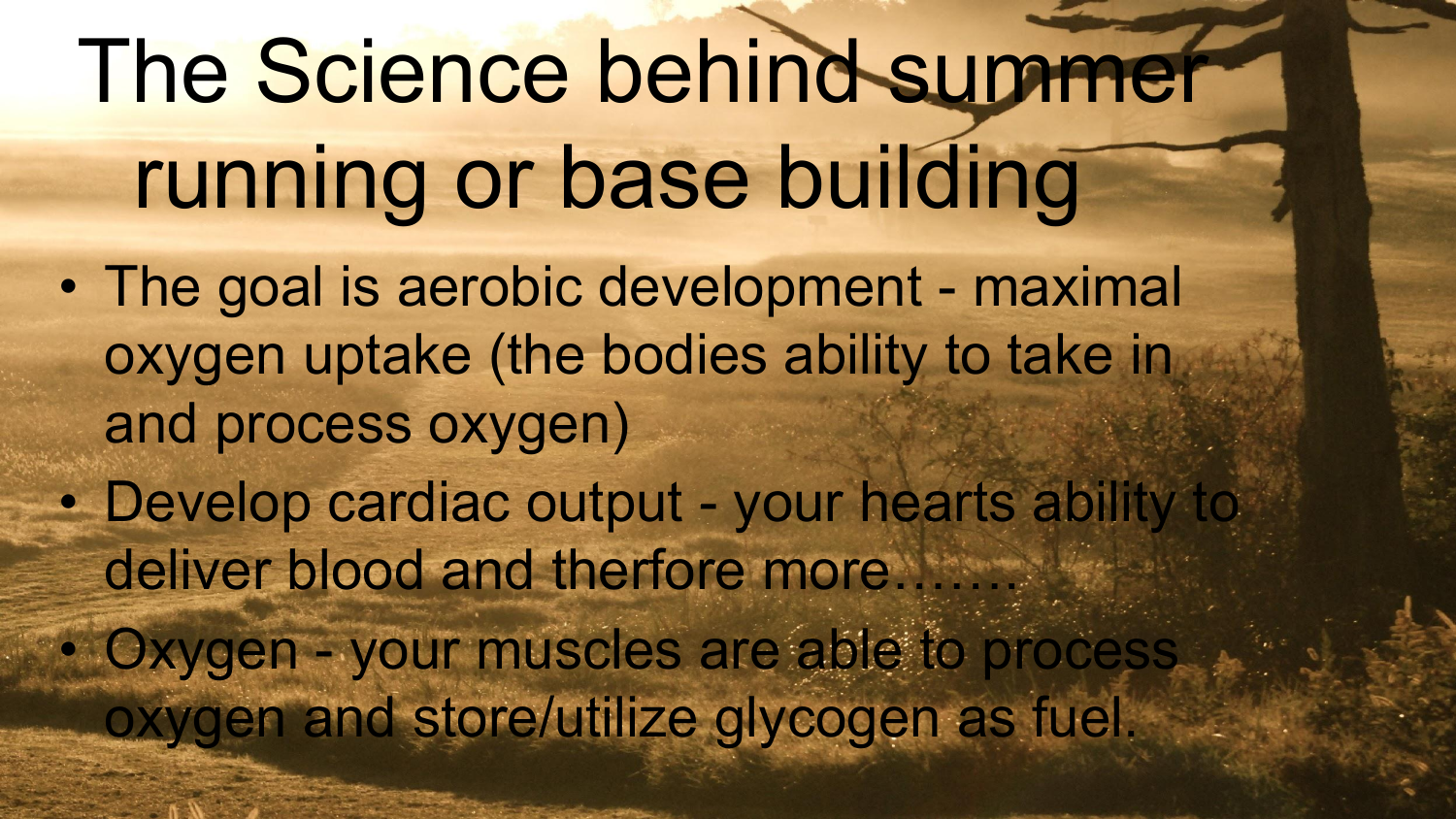So, summer running is needed, but • Basketball, tennis, soccer or lacrosse is not a substitue for summer running • Cross training can help you…more on that later.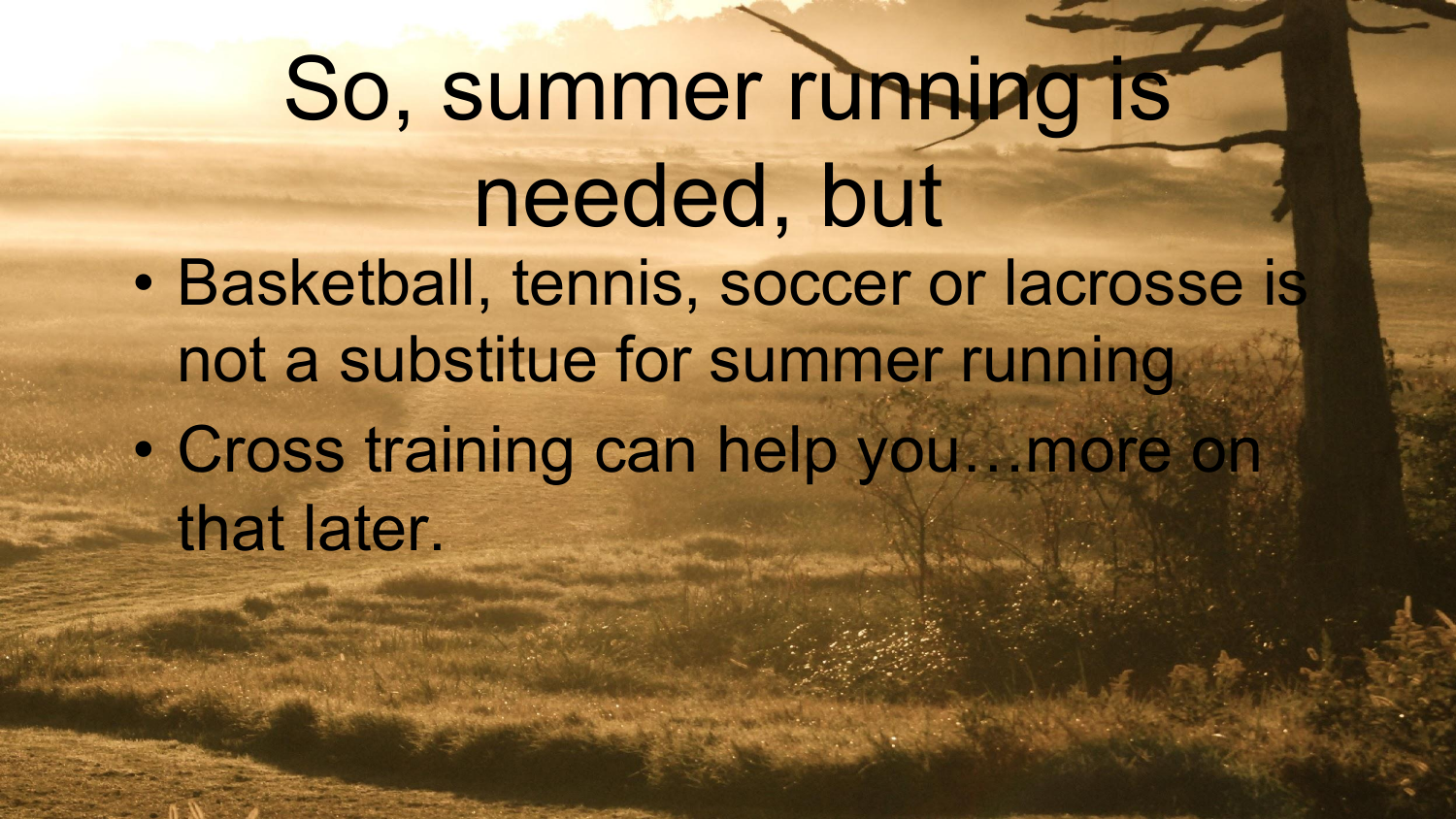## How much should I run?

- As much as is physically possible to do safely.
- This varies per person.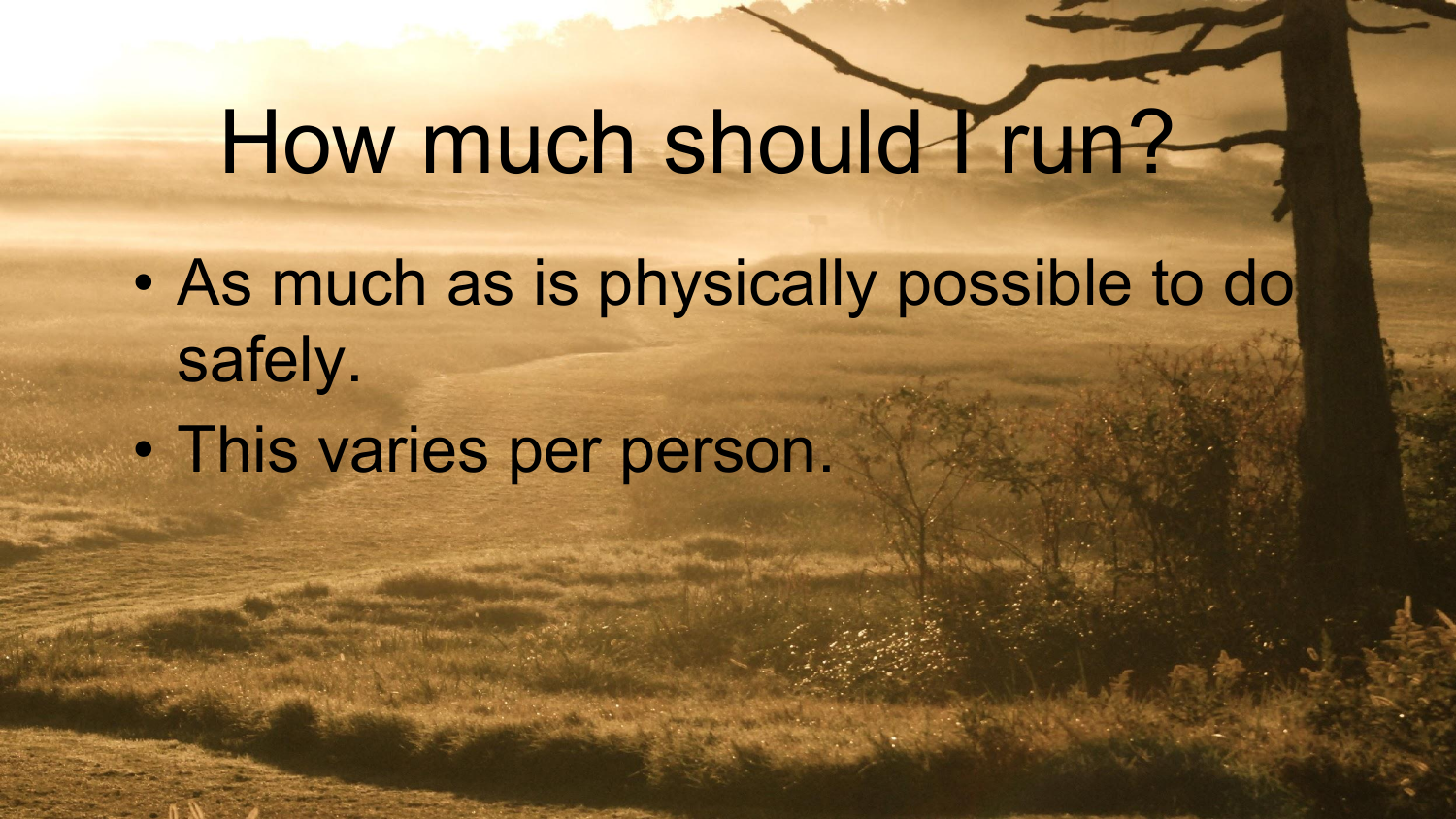# Putting together the summer plan

- How far?
- Miles vs minutes?
- What pace?

• The little things

 $MN + 4$  is defined by the sure of  $MN + 4$ 

• Some people talk about "junk" miles • Should you double?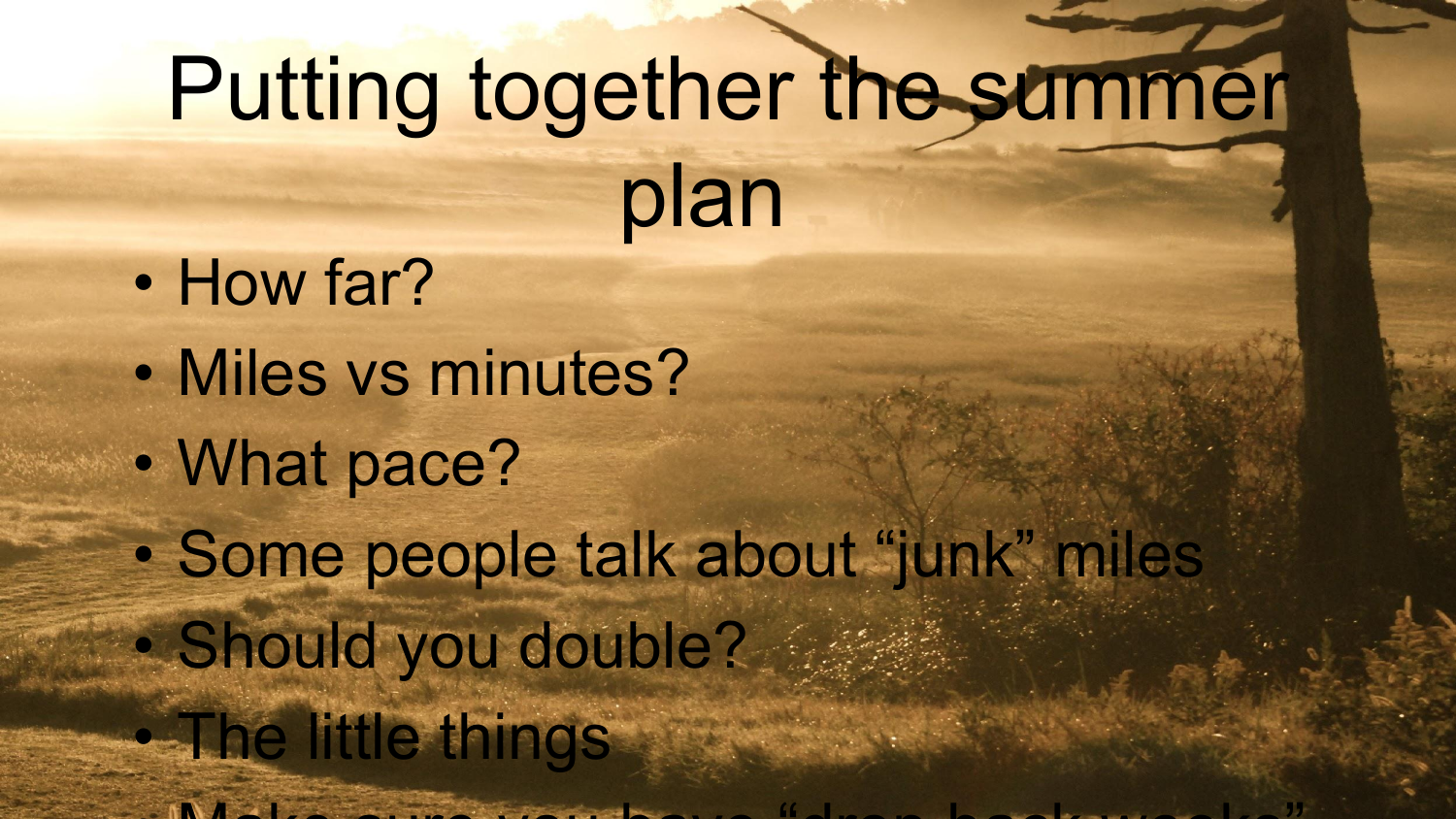# The LONG RUN-

• The most important run of the week • About 15% of your total weekly mileage • Can be a secret speed/strength workout

THE OWNER WAS SERVED ON THE REAL PROPERTY AND INCOME.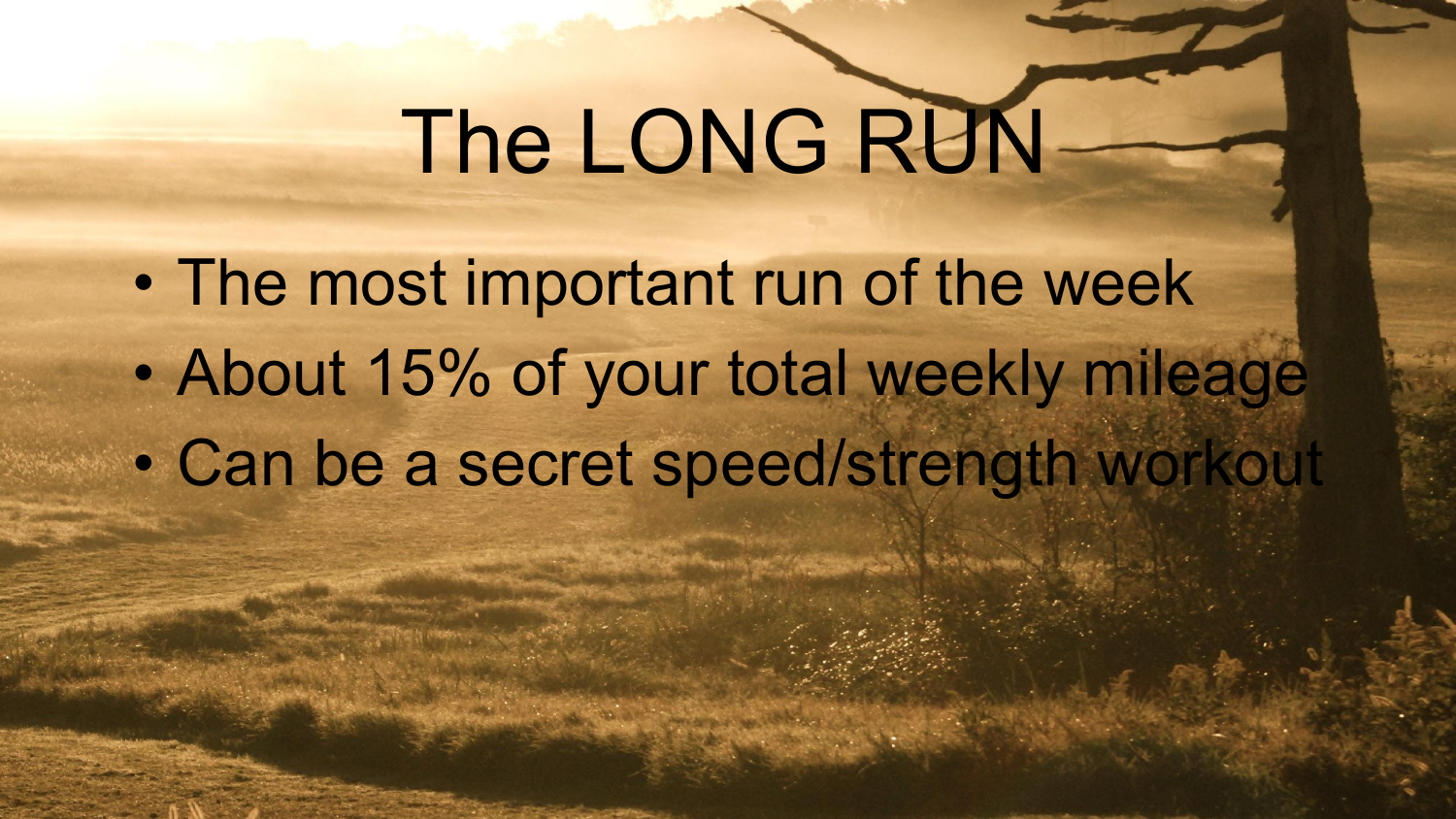## Other summer running benefits • Heat acclimatization • Repeats, tempos, hills become easier and you can do more. The more you can do, the faster you become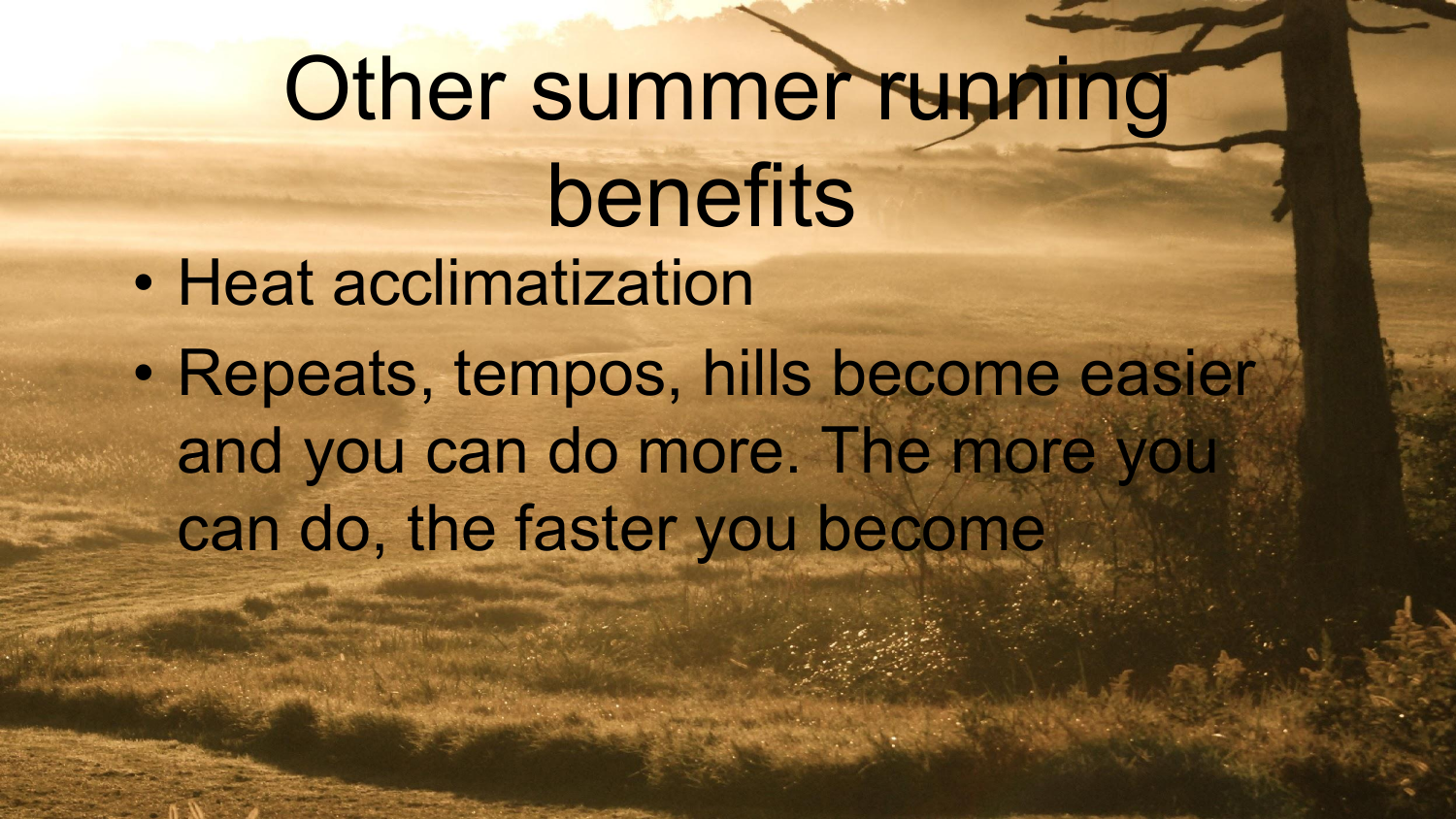## Things to remember

- Listen to your body
- Keep your shoes up to date
- Do all the little things (hydrate, sleep, eat, sleep, etc
- Run with friends and team mates

• Run in the morning or the evening

- Run easy, plenty of time to get fast later in the fall
- Run trails if at all possible